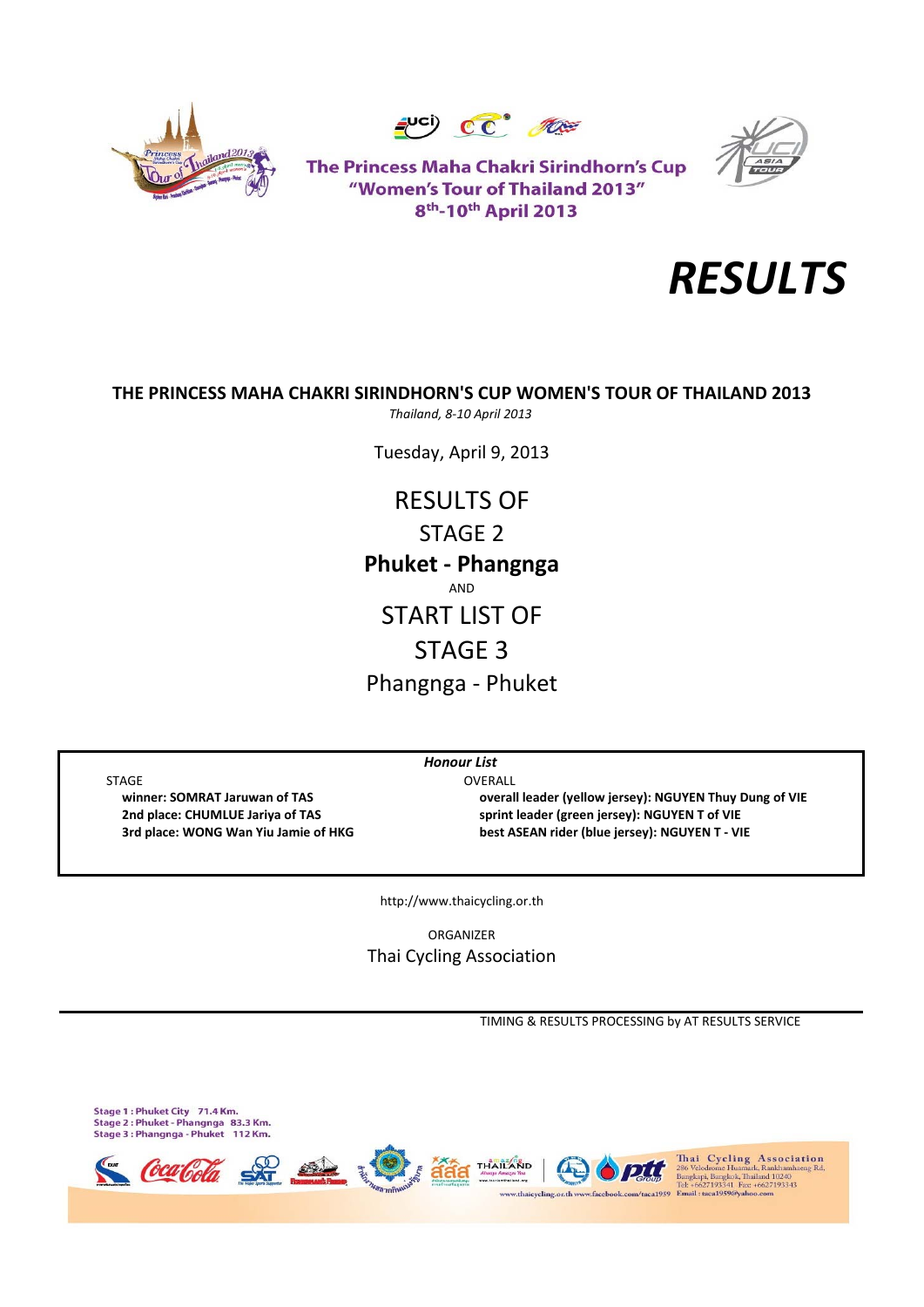STAGE 2 ‐ Phuket ‐ Phangnga Tuesday, April 9, 2013

### *COMMISSAIRES' COMMUNIQUE on Tuesday, April 9, 2013*

**1** PENALTY UCI regulations 12.1.040 Paragraph 19.2.2 ‐ Sheltering behind or falling into the slip stream of a vehicle for some time Fine / Penalty CHF50 and 20" penalty in stage result nbr. 54 MENG Zhaojuan UCI code HKG19891214 of HKG Other licence‐holder responsible of the vehicle: 100 Manager WONG Kam Po of Team TEAM HONG KONG CHINA

#### **2** Jersey Leader & Wearer in Stage 3

| YELLOW |        | No. 71 NGUYEN. T of VIE  |
|--------|--------|--------------------------|
| GREEN  |        | No. 71 NGUYEN. T of VIE  |
|        | wearer | No. 2 HUANG. T of TPE    |
| BLUE   |        | No. 71 NGUYEN, T of VIE  |
|        | wearer | No. 63 KUNLAPA, W of THA |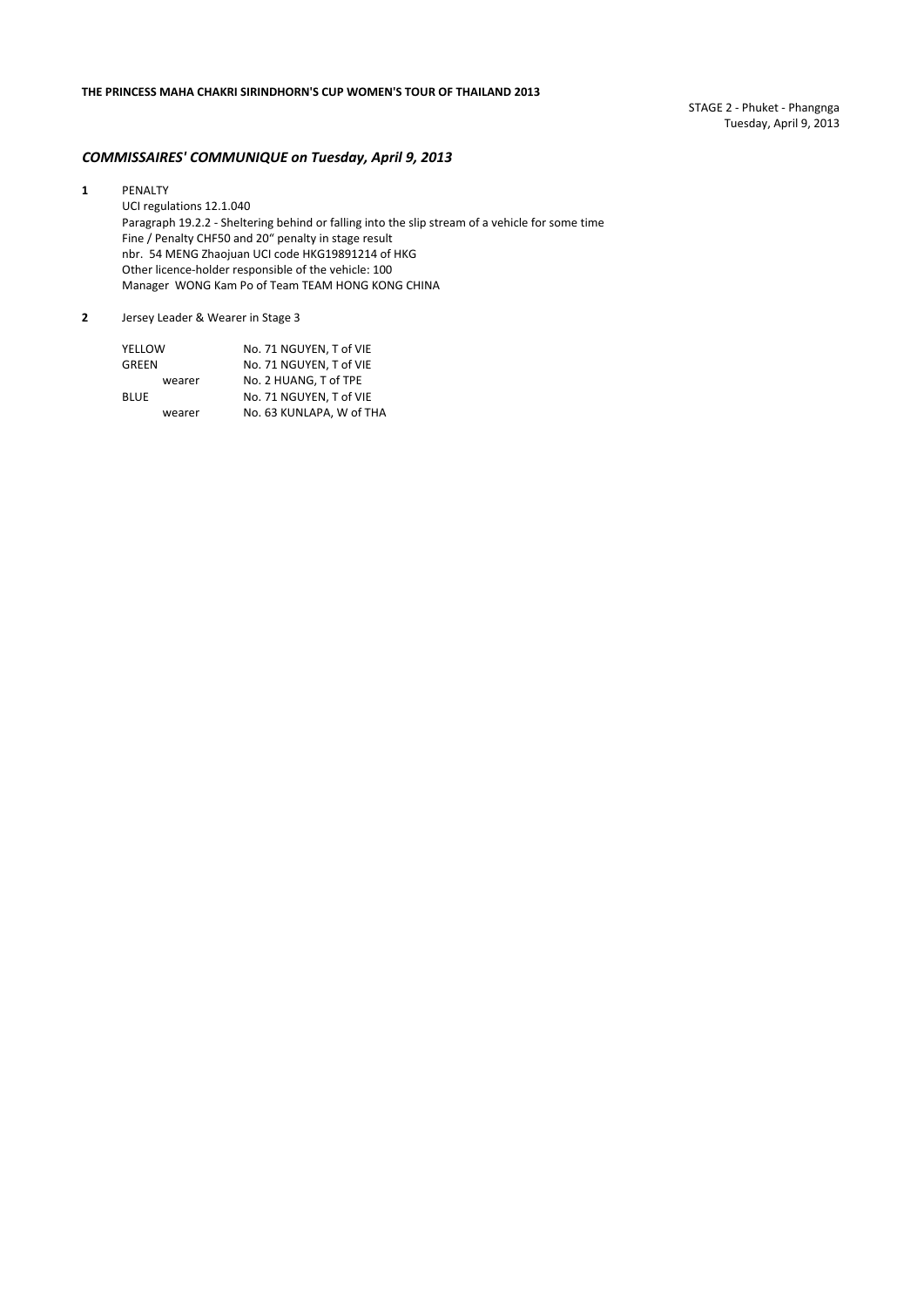STAGE 2 ‐ Phuket ‐ Phangnga Tuesday, April 9, 2013 09:00 Distance : 83.3 km Average Speed of Winner : 36.51km/hr Sunny

#### *STAGE INDIVIDUAL CLASSIFICATION*

| <b>PLACE</b> | <b>NO</b>      | <b>NAT</b> |          | SURNAME, NAME                | <b>TEAM</b> | <b>TIME</b> |       | <b>GAP BONUSES</b> | PENALTY |
|--------------|----------------|------------|----------|------------------------------|-------------|-------------|-------|--------------------|---------|
| $\mathbf{1}$ | 94             | <b>THA</b> | 19950606 | <b>SOMRAT Jaruwan</b>        | <b>TAS</b>  | 2:16:54     |       | 10                 |         |
| 2            | 92             | <b>THA</b> | 19930613 | <b>CHUMLUE Jariya</b>        | <b>TAS</b>  | 2:17:02     | 00:08 | 06                 |         |
| 3            | 51             | <b>HKG</b> | 19861104 | WONG Wan Yiu Jamie           | <b>HKG</b>  | 2:17:02     | 00:08 | 04                 |         |
| 4            | $\overline{2}$ | <b>TPE</b> | 19900529 | <b>HUANG Ting Ying</b>       | <b>TPE</b>  | 2:17:08     | 00:14 | 00                 |         |
| 5            | 52             | <b>HKG</b> | 19860315 | DIAO Xiaojuan                | <b>HKG</b>  | 2:17:08     | 00:14 | 01                 |         |
| 6            | $\mathbf{1}$   | <b>TPE</b> | 19850107 | HSIAO Mei Yu                 | <b>TPE</b>  | 2:17:08     | 00:14 | 02                 |         |
| 7            | 71             | <b>VIE</b> | 19900904 | <b>NGUYEN Thuy Dung</b>      | <b>VIE</b>  | 2:17:08     | 00:14 | 03                 |         |
| 8            | 74             | <b>VIE</b> | 19880311 | <b>NGUYEN Ngoc Trang</b>     | <b>VIE</b>  | 2:17:08     | 00:14 | 00                 |         |
| 9            | 63             | <b>THA</b> | 19871225 | KUNLAPA Wilaiwan             | <b>THA</b>  | 2:17:08     | 00:14 | 00                 |         |
| 10           | 11             | <b>JPN</b> | 19910518 | UWANO Minami                 | <b>JPN</b>  | 2:17:08     | 00:14 | 00                 |         |
| 11           | 62             | <b>THA</b> | 19881231 | <b>BOONSAWAT Panwaraporn</b> | <b>THA</b>  | 2:17:08     | 00:14 | 00                 |         |
| 12           | 72             | <b>VIE</b> | 19890620 | CAO Thi Thuy Trang           | <b>VIE</b>  | 2:17:08     | 00:14 | 00                 |         |
| 13           | 31             | <b>MAS</b> | 19880206 | <b>MOHD RADZI Masziyaton</b> | MAS         | 2:17:08     | 00:14 | 00                 |         |
| 14           | 61             | <b>THA</b> | 19841009 | <b>NONTASIN Chanpeng</b>     | <b>THA</b>  | 2:17:08     | 00:14 | 00                 |         |
| 15           | 73             | <b>VIE</b> | 19910409 | CAO Thi Cam Le               | <b>VIE</b>  | 2:17:08     | 00:14 | 00                 |         |
| 16           | 93             | <b>THA</b> | 19950216 | <b>KONGRAK Sawanya</b>       | <b>TAS</b>  | 2:17:08     | 00:14 | 00                 |         |
| 17           | 53             | <b>HKG</b> | 19931121 | LEUNG Bo Yee                 | <b>HKG</b>  | 2:17:08     | 00:14 | 00                 |         |
| 18           | 3              | <b>TPE</b> | 19800726 | <b>HUANG HO Hsun</b>         | <b>TPE</b>  | 2:17:08     | 00:14 | 00                 |         |
| 19           | 82             | <b>INA</b> | 19880612 | FITRIANI Fitriahi            | CCC         | 2:17:08     | 00:14 | 00                 |         |
| 20           | 4              | <b>TPE</b> | 19920116 | LIN Chia Hui                 | <b>TPE</b>  | 2:17:08     | 00:14 | 00                 |         |
| 21           | 55             | <b>HKG</b> | 19930307 | YANG Qianyu                  | <b>HKG</b>  | 2:17:08     | 00:14 | 00                 |         |
| 22           | 22             | KAZ        | 19930322 | KARGALIYEVA Aliya            | KAZ         | 2:17:08     | 00:14 | 00                 |         |
| 23           | 33             | <b>MAS</b> | 19941028 | MOHD JAMIL Nur Syazwana      | MAS         | 2:17:08     | 00:14 | 00                 |         |
| 24           | 95             | <b>THA</b> | 19950224 | <b>SRIPOCHAI Salinee</b>     | <b>TAS</b>  | 2:17:08     | 00:14 | 00                 |         |
| 25           | 65             | <b>THA</b> | 19821004 | WINYOOWIJAK Kamonwan         | <b>THA</b>  | 2:17:08     | 00:14 | 00                 |         |
| 26           | 83             | <b>INA</b> | 19950917 | PUSOAWARDHAHI Nina           | CCC         | 2:17:08     | 00:14 | 00                 |         |
| 27           | 41             | <b>MYA</b> | 19891228 | Mu Mu Aye                    | <b>MYA</b>  | 2:17:08     | 00:14 | 00                 |         |
| 28           | 13             | <b>JPN</b> | 19891225 | <b>HARIGAI Chisako</b>       | <b>JPN</b>  | 2:17:08     | 00:14 | 00                 |         |
| 29           | 14             | <b>JPN</b> | 19800909 | <b>KANEKO Hiromi</b>         | <b>JPN</b>  | 2:17:08     | 00:14 | 00                 |         |
| 30           | 91             | <b>THA</b> | 19921103 | <b>WARAPIANG Siriluck</b>    | <b>TAS</b>  | 2:17:08     | 00:14 | 00                 |         |
| 31           | 21             | <b>KAZ</b> | 19940811 | UMUTZHANOVA Makhabbat        | KAZ         | 2:17:08     | 00:14 | 00                 |         |
| 32           | 44             | <b>MYA</b> | 19930715 | Zin Mar Oo                   | <b>MYA</b>  | 2:17:08     | 00:14 | 00                 |         |
| 33           | 81             | <b>INA</b> | 19951228 | <b>REZKY Heffiana</b>        | CCC         | 2:17:08     | 00:14 | 00                 |         |
| 34           | 43             | <b>MYA</b> | 19830829 | Naw Htee Mu                  | <b>MYA</b>  | 2:17:08     | 00:14 | 00                 |         |
| 35           | 75             | <b>VIE</b> | 19940912 | NGUYEN Ngoc Kim Ngah         | <b>VIE</b>  | 2:17:08     | 00:14 | 00                 |         |
| 36           | 64             | <b>THA</b> | 19891208 | <b>NUNTANA Supuksorn</b>     | <b>THA</b>  | 2:17:08     | 00:14 | 00                 |         |
| 37           | 84             | <b>INA</b> | 19920420 | ROHIDAH Rohidah              | CCC         | 2:17:08     | 00:14 | 00                 |         |
| 38           | 12             | <b>JPN</b> | 19930226 | <b>FUKUMOTO Chika</b>        | <b>JPN</b>  | 2:17:08     | 00:14 | 00                 |         |
| 39           | 34             | <b>MAS</b> | 19930910 | ZAINAL Nurul Suhada          | MAS         | 2:17:08     | 00:14 | 00                 |         |
| 40           | 23             | <b>KAZ</b> | 19950710 | MURZALINA Kanagat            | KAZ         | 2:17:08     | 00:14 | 00                 |         |
| 41           | 54             | <b>HKG</b> | 19891214 | MENG Zhaojuan                | <b>HKG</b>  | 2:17:12     | 00:18 | 00                 | $20*$   |
| 42           | 42             | <b>MYA</b> | 19840129 | Naing Kake Khanie            | <b>MYA</b>  | 2:17:17     | 00:23 | 00                 |         |
| 43           | 24             | <b>KAZ</b> | 19950227 | SOKOLOVA Alyona              | KAZ         | 2:17:20     | 00:26 | 00                 |         |
| 44           | 15             | <b>JPN</b> | 19800810 | TOYOOKA Ayako                | <b>JPN</b>  | 2:17:23     | 00:29 | 00                 |         |
| 45           | 5              | <b>TPE</b> | 19870621 | <b>TSENG Hsiao Chia</b>      | <b>TPE</b>  | 2:17:24     | 00:30 | 00                 |         |

## *OUT OF RACE*

NIL

NOTE: DSQ ‐ Disqualified, DNF ‐ Did Not Finish, DNS ‐ Did Not Start \* ‐ 20" penalty included in stage result

No of Starters : 45 No of Starters Not Starting: 0 No of Riders Finish After Deadline : 0 No of Riders Dropping Out : 0 No of Riders Disqualified : 0 No of Riders Finished : 45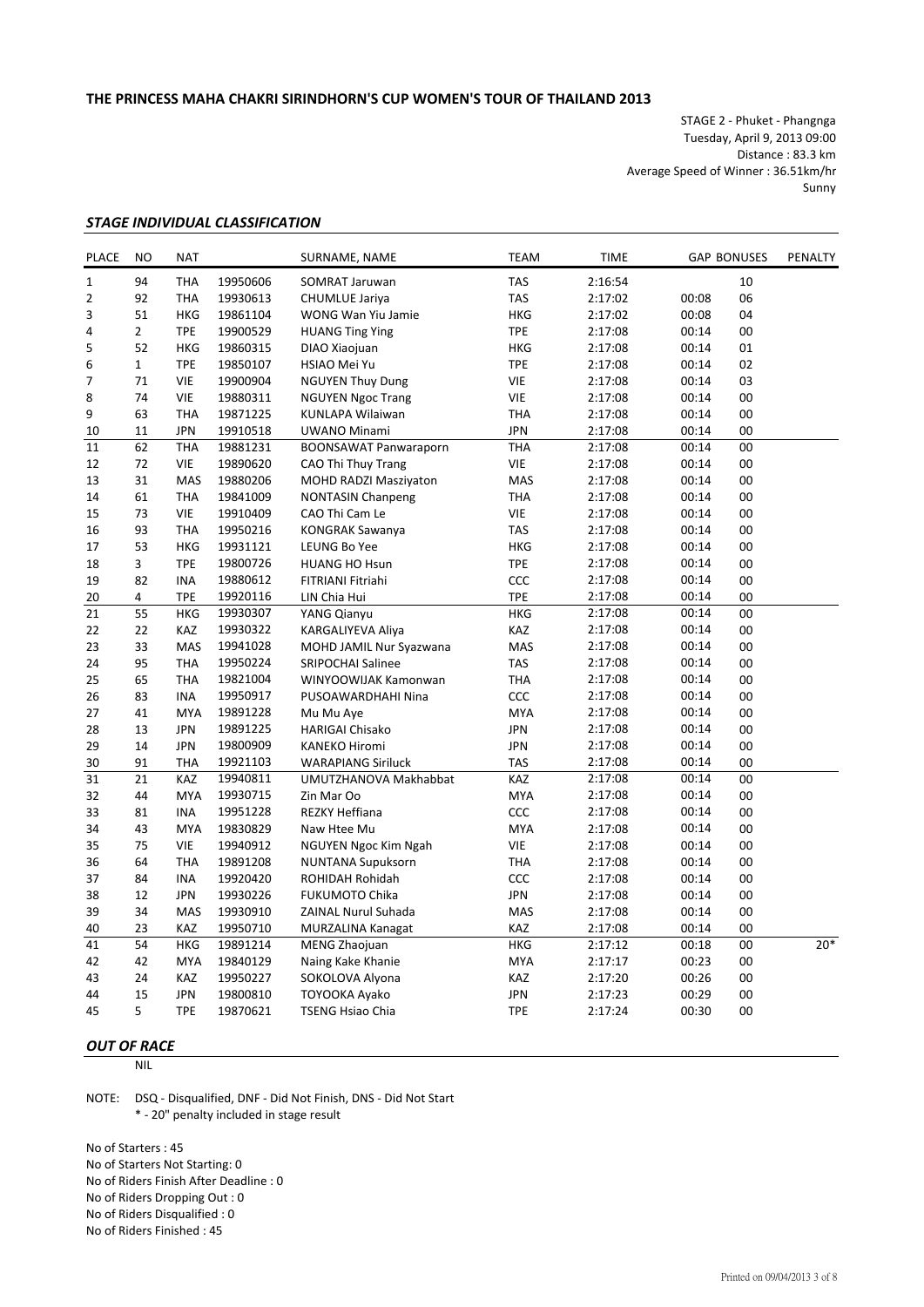# *STAGE TEAM CLASSIFICATION*

| PLACE          | <b>TEAM</b>                    | <b>MEMBERS</b> | <b>TIME</b> | GAP   |  |
|----------------|--------------------------------|----------------|-------------|-------|--|
| 1              | <b>T-ALL STAR</b>              | 94,92,93       | 6:51:04     |       |  |
| $\overline{2}$ | TEAM HONG KONG CHINA           | 51,52,53       | 6:51:18     | 00:14 |  |
| 3              | <b>VIETNAM NATIONAL TEAM</b>   | 71,74,72       | 6:51:24     | 00:20 |  |
| 4              | CHINESE TAIPEI NATIONAL TEAM   | 2,1,3          | 6:51:24     | 00:20 |  |
| 5              | TEAM THAILAND                  | 63,62,61       | 6:51:24     | 00:20 |  |
| 6              | JAPAN NATIONAL TEAM            | 11,13,14       | 6:51:24     | 00:20 |  |
| 7              | MALAYSIAN NAYIONAL TEAM        | 31,33,34       | 6:51:24     | 00:20 |  |
| 8              | CUSTOMS CYCLING CLUB INDONESIA | 82,83,81       | 6:51:24     | 00:20 |  |
| 9              | KAZAKHSTAN NATIONAL TEAM       | 22,21,23       | 6:51:24     | 00:20 |  |
| 10             | MYANMAR NATIONAL TEAM          | 41,44,43       | 6:51:24     | 00:20 |  |

# *STAGE BEST ASEAN RIDER*

| PLACE          | NO. | <b>NAME</b>           | TIME          | GAP   | PLACE NO |    | <b>NAME</b>            | TIME          | GAP   |
|----------------|-----|-----------------------|---------------|-------|----------|----|------------------------|---------------|-------|
| 1              | 71  | <b>NGUYEN T - VIE</b> | 2:17:08       |       | 11       | 41 | Mu Mu Aye - MYA        | 2:17:08 00:00 |       |
| 2              | 74  | NGUYEN N - VIE        | 2:17:08       | 00:00 | 12       | 44 | Zin Mar Oo - MYA       | 2:17:08 00:00 |       |
| 3              | 63  | KUNLAPA W - THA       | 2:17:08       | 00:00 | 13       | 43 | Naw Htee Mu - MYA      | 2:17:08 00:00 |       |
| 4              | 62  | BOONSAWAT P - THA     | 2:17:08 00:00 |       | 14       | 75 | NGUYEN N - VIE         | 2:17:08 00:00 |       |
| 5              | 72  | CAO T - VIE           | 2:17:08 00:00 |       | 15       | 64 | <b>NUNTANA S - THA</b> | 2:17:08 00:00 |       |
| 6              | 31  | MOHD RADZI M - MAS    | 2:17:08 00:00 |       | 16       | 34 | ZAINAL N - MAS         | 2:17:08 00:00 |       |
| $\overline{7}$ | 61  | NONTASIN C - THA      | 2:17:08 00:00 |       | 117      | 42 | Naing Kake Khanie - M  | 2:17:17       | 00:09 |
| 8              | 73  | CAO T - VIE           | 2:17:08       | 00:00 |          |    |                        |               |       |
| 9              | 33  | MOHD JAMIL N - MAS    | 2:17:08       | 00:00 |          |    |                        |               |       |
| 10             | 65  | WINYOOWIJAK K - THA   | 2:17:08       | 00:00 |          |    |                        |               |       |

### *STAGE ASEAN TEAM CLASSIFICATION*

| <b>PLACE</b> | TEAM                         | <b>MEMBERS</b> | <b>TIME</b> | GAP   |
|--------------|------------------------------|----------------|-------------|-------|
|              | <b>VIETNAM NATIONAL TEAM</b> | 71,74,72       | 6:51:24     |       |
|              | TEAM THAILAND                | 63,62,61       | 6:51:24     | 00:00 |
| 3            | MALAYSIAN NAYIONAL TEAM      | 31,33,34       | 6:51:24     | 00:00 |
| 4            | MYANMAR NATIONAL TEAM        | 41,44,43       | 6:51:24     | 00:00 |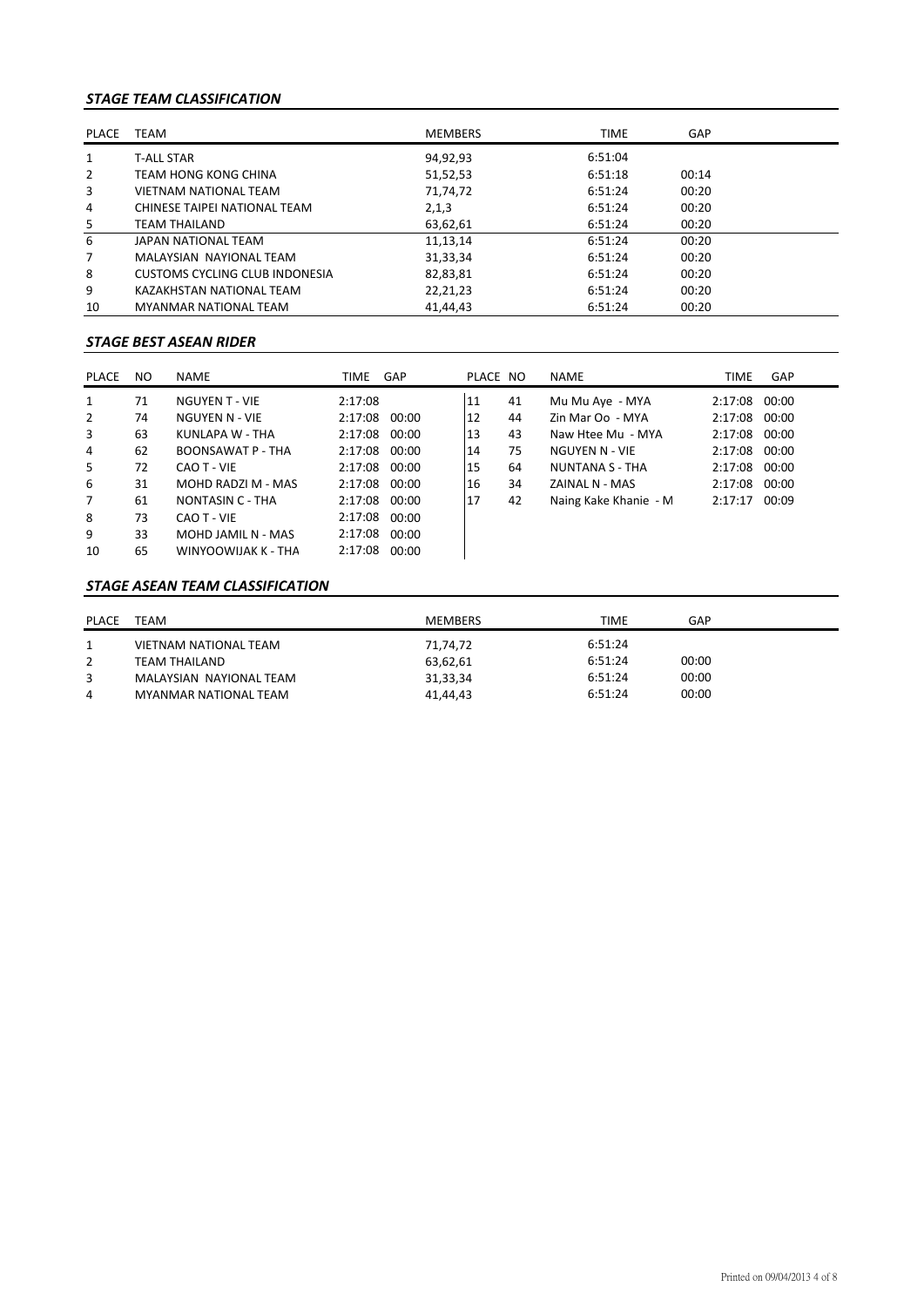AFTER STAGE 2 Tuesday, April 9, 2013 Total Distance Covered : 154.7 km Average Speed of Leader : 37.11 km/hr

# *INDIVIDUAL GENERAL CLASSIFICATION by TIME (YELLOW JERSEY)*

| <b>PLACE</b> | <b>NO</b>      | UCI CODE   |          | SURNAME, NAME                | <b>TEAM</b> | <b>TIME</b> | GAP   |
|--------------|----------------|------------|----------|------------------------------|-------------|-------------|-------|
| $\mathbf{1}$ | 71             | <b>VIE</b> | 19900904 | <b>NGUYEN Thuy Dung</b>      | <b>VIE</b>  | 4:10:06     |       |
| 2            | $\overline{2}$ | <b>TPE</b> | 19900529 | <b>HUANG Ting Ying</b>       | <b>TPE</b>  | 4:10:08     | 00:02 |
| 3            | 63             | <b>THA</b> | 19871225 | <b>KUNLAPA Wilaiwan</b>      | <b>THA</b>  | 4:10:12     | 00:06 |
| 4            | 53             | <b>HKG</b> | 19931121 | LEUNG Bo Yee                 | <b>HKG</b>  | 4:10:17     | 00:11 |
| 5            | 11             | <b>JPN</b> | 19910518 | <b>UWANO Minami</b>          | <b>JPN</b>  | 4:10:18     | 00:12 |
| 6            | 94             | THA        | 19950606 | SOMRAT Jaruwan               | <b>TAS</b>  | 4:13:05     | 02:59 |
| 7            | 92             | <b>THA</b> | 19930613 | CHUMLUE Jariya               | <b>TAS</b>  | 4:13:17     | 03:11 |
| 8            | 51             | HKG        | 19861104 | WONG Wan Yiu Jamie           | <b>HKG</b>  | 4:13:19     | 03:13 |
| 9            | $\mathbf 1$    | <b>TPE</b> | 19850107 | HSIAO Mei Yu                 | <b>TPE</b>  | 4:13:27     | 03:21 |
| 10           | 52             | <b>HKG</b> | 19860315 | DIAO Xiaojuan                | <b>HKG</b>  | 4:13:28     | 03:22 |
| 11           | 74             | <b>VIE</b> | 19880311 | <b>NGUYEN Ngoc Trang</b>     | VIE         | 4:13:29     | 03:23 |
| 12           | 62             | <b>THA</b> | 19881231 | <b>BOONSAWAT Panwaraporn</b> | <b>THA</b>  | 4:13:29     | 03:23 |
| 13           | 61             | <b>THA</b> | 19841009 | <b>NONTASIN Chanpeng</b>     | <b>THA</b>  | 4:13:29     | 03:23 |
| 14           | 31             | MAS        | 19880206 | MOHD RADZI Masziyaton        | MAS         | 4:13:29     | 03:23 |
| 15           | 3              | <b>TPE</b> | 19800726 | <b>HUANG HO Hsun</b>         | <b>TPE</b>  | 4:13:29     | 03:23 |
| 16           | 93             | <b>THA</b> | 19950216 | <b>KONGRAK Sawanya</b>       | <b>TAS</b>  | 4:13:29     | 03:23 |
| 17           | 82             | INA        | 19880612 | FITRIANI Fitriahi            | CCC         | 4:13:29     | 03:23 |
| 18           | 4              | <b>TPE</b> | 19920116 | LIN Chia Hui                 | <b>TPE</b>  | 4:13:29     | 03:23 |
| 19           | 73             | <b>VIE</b> | 19910409 | CAO Thi Cam Le               | VIE         | 4:13:29     | 03:23 |
| 20           | 64             | <b>THA</b> | 19891208 | <b>NUNTANA Supuksorn</b>     | <b>THA</b>  | 4:13:29     | 03:23 |
| 21           | 13             | <b>JPN</b> | 19891225 | <b>HARIGAI Chisako</b>       | <b>JPN</b>  | 4:13:29     | 03:23 |
| 22           | 14             | <b>JPN</b> | 19800909 | <b>KANEKO Hiromi</b>         | <b>JPN</b>  | 4:13:29     | 03:23 |
| 23           | 81             | INA        | 19951228 | REZKY Heffiana               | CCC         | 4:13:29     | 03:23 |
| 24           | 91             | <b>THA</b> | 19921103 | <b>WARAPIANG Siriluck</b>    | <b>TAS</b>  | 4:13:29     | 03:23 |
| 25           | 84             | INA        | 19920420 | ROHIDAH Rohidah              | ccc         | 4:13:29     | 03:23 |
| 26           | 44             | <b>MYA</b> | 19930715 | Zin Mar Oo                   | <b>MYA</b>  | 4:13:29     | 03:23 |
| 27           | 54             | <b>HKG</b> | 19891214 | MENG Zhaojuan                | HKG         | 4:13:33     | 03:27 |
| 28           | 83             | INA        | 19950917 | PUSOAWARDHAHI Nina           | CCC         | 4:13:36     | 03:30 |
| 29           | 34             | <b>MAS</b> | 19930910 | <b>ZAINAL Nurul Suhada</b>   | MAS         | 4:13:36     | 03:30 |
| 30           | 55             | HKG        | 19930307 | YANG Qianyu                  | <b>HKG</b>  | 4:13:40     | 03:34 |
| 31           | 12             | <b>JPN</b> | 19930226 | <b>FUKUMOTO Chika</b>        | <b>JPN</b>  | 4:13:40     | 03:34 |
| 32           | 15             | <b>JPN</b> | 19800810 | TOYOOKA Ayako                | <b>JPN</b>  | 4:13:44     | 03:38 |
| 33           | 75             | <b>VIE</b> | 19940912 | NGUYEN Ngoc Kim Ngah         | VIE         | 4:13:54     | 03:48 |
| 34           | 5              | <b>TPE</b> | 19870621 | <b>TSENG Hsiao Chia</b>      | <b>TPE</b>  | 4:14:12     | 04:06 |
| 35           | 41             | <b>MYA</b> | 19891228 | Mu Mu Aye                    | <b>MYA</b>  | 4:14:57     | 04:51 |
| 36           | 72             | <b>VIE</b> | 19890620 | CAO Thi Thuy Trang           | VIE         | 4:15:13     | 05:07 |
| 37           | 65             | <b>THA</b> | 19821004 | WINYOOWIJAK Kamonwan         | <b>THA</b>  | 4:15:13     | 05:07 |
| 38           | 22             | KAZ        | 19930322 | KARGALIYEVA Aliya            | KAZ         | 4:15:48     | 05:42 |
| 39           | 95             | <b>THA</b> | 19950224 | SRIPOCHAI Salinee            | <b>TAS</b>  | 4:15:48     | 05:42 |
| 40           | 23             | KAZ        | 19950710 | MURZALINA Kanagat            | KAZ         | 4:15:59     | 05:53 |
| 41           | 24             | KAZ        | 19950227 | SOKOLOVA Alyona              | KAZ         | 4:16:07     | 06:01 |
| 42           | 21             | KAZ        | 19940811 | UMUTZHANOVA Makhabbat        | KAZ         | 4:16:19     | 06:13 |
| 43           | 42             | <b>MYA</b> | 19840129 | Naing Kake Khanie            | MYA         | 4:16:28     | 06:22 |
| 44           | 33             | MAS        | 19941028 | MOHD JAMIL Nur Syazwana      | MAS         | 4:18:34     | 08:28 |
| 45           | 43             | MYA        | 19830829 | Naw Htee Mu                  | MYA         | 4:20:33     | 10:27 |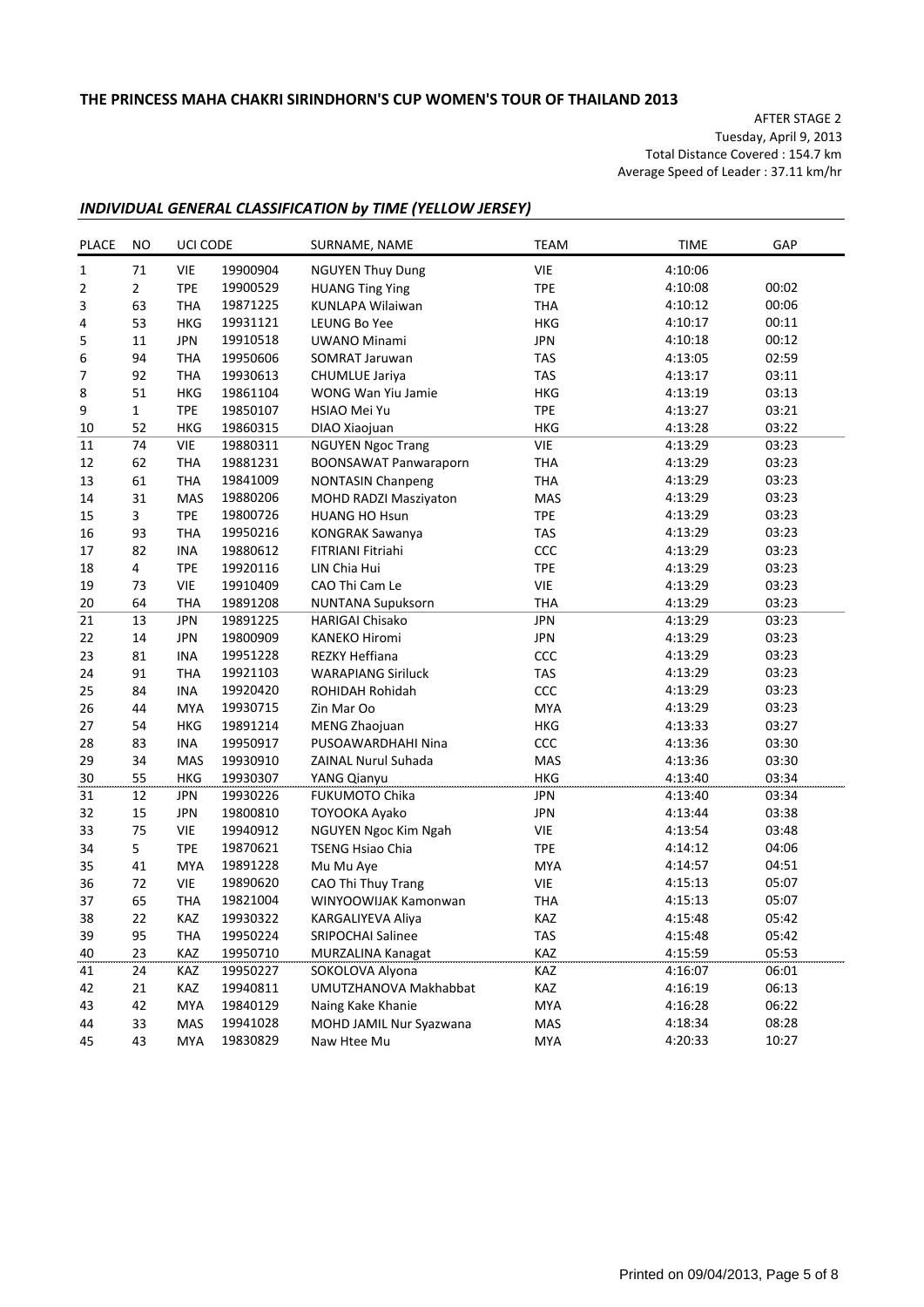# *TEAM GENERAL CLASSIFICATION by TIME*

| PLACE | <b>TEAM NAME</b>               | <b>CODE</b> | <b>TIME</b> | GAP   |
|-------|--------------------------------|-------------|-------------|-------|
|       | TEAM HONG KONG CHINA           | <b>HKG</b>  | 12:37:10    |       |
| 2     | CHINESE TAIPEI NATIONAL TEAM   | <b>TPE</b>  | 12:37:16    | 00:06 |
| 3     | <b>VIETNAM NATIONAL TEAM</b>   | <b>VIE</b>  | 12:37:16    | 00:06 |
| 4     | TFAM THAILAND                  | <b>THA</b>  | 12:37:16    | 00:06 |
| 5     | JAPAN NATIONAL TEAM            | JPN         | 12:37:16    | 00:06 |
| 6     | <b>T-ALL STAR</b>              | TAS         | 12:40:07    | 02:57 |
| 7     | CUSTOMS CYCLING CLUB INDONESIA | CCC         | 12:40:27    | 03:17 |
| 8     | MYANMAR NATIONAL TFAM          | <b>MYA</b>  | 12:44:45    | 07:35 |
| 9     | MALAYSIAN NAYIONAL TEAM        | <b>MAS</b>  | 12:45:39    | 08:29 |
| 10    | KAZAKHSTAN NATIONAL TEAM       | KAZ         | 12:47:42    | 10:32 |

### *OVERALL BEST ASEAN RIDERS (BLUE JERSEY)*

| PLACE | NO. | SURNAME, NAME - TEAM   | <b>TIME</b>   | <b>GAP</b> | PLACE NO |    | SURNAME, NAME - TEAM  | <b>TIME</b>   | GAP   |
|-------|-----|------------------------|---------------|------------|----------|----|-----------------------|---------------|-------|
| 1     | 71  | <b>NGUYEN T - VIE</b>  | 4:10:06       |            | 11       | 75 | NGUYEN N - VIE        | 4:13:54 03:48 |       |
| 2     | 63  | KUNLAPA W - THA        | 4:10:12       | 00:06      | 12       | 41 | Mu Mu Aye - MYA       | 4:14:57       | 04:51 |
| 3     | 74  | NGUYEN N - VIE         | 4:13:29 03:23 |            | 13       | 72 | CAO T - VIE           | 4:15:13 05:07 |       |
| 4     | 62  | BOONSAWAT P - THA      | 4:13:29 03:23 |            | 14       | 65 | WINYOOWIJAK K - THA   | 4:15:13       | 05:07 |
| 5     | 61  | NONTASIN C - THA       | 4:13:29 03:23 |            | 15       | 42 | Naing Kake Khanie - M | 4:16:28 06:22 |       |
| 6     | 31  | MOHD RADZI M - MAS     | 4:13:29 03:23 |            | 16       | 33 | MOHD JAMIL N - MAS    | 4:18:34       | 08:28 |
| 7     | 73  | CAO T - VIE            | 4:13:29 03:23 |            | 17       | 43 | Naw Htee Mu - MYA     | 4:20:33       | 10:27 |
| 8     | 64  | <b>NUNTANA S - THA</b> | 4:13:29 03:23 |            |          |    |                       |               |       |
| 9     | 44  | Zin Mar Oo - MYA       | 4:13:29 03:23 |            |          |    |                       |               |       |
| 10    | 34  | ZAINAL N - MAS         | 4:13:36 03:30 |            |          |    |                       |               |       |

# *TEAM GENERAL CLASSIFICATION by TIME for ASEAN TEAM*

| PLACE | TEAM NAME               | CODE       | TIME     | GAP   |
|-------|-------------------------|------------|----------|-------|
|       | VIETNAM NATIONAL TEAM   | VIE        | 12:37:16 |       |
|       | TEAM THAILAND           | <b>THA</b> | 12:37:16 | 00:00 |
| 3     | MYANMAR NATIONAL TEAM   | MYA        | 12:44:45 | 07:29 |
| 4     | MALAYSIAN NAYIONAL TEAM | <b>MAS</b> | 12:45:39 | 08:23 |

### *ORDER of TEAM CAR for STAGE 3*

| Order | Team                           |
|-------|--------------------------------|
|       |                                |
| 1     | <b>VIETNAM NATIONAL TEAM</b>   |
| 2     | CHINESE TAIPEI NATIONAL TEAM   |
| 3     | TEAM THAILAND                  |
| 4     | TEAM HONG KONG CHINA           |
| 5     | JAPAN NATIONAL TEAM            |
| 6     | <b>T-ALL STAR</b>              |
| 7     | MALAYSIAN NAYIONAL TEAM        |
| 8     | CUSTOMS CYCLING CLUB INDONESIA |
| 9     | MYANMAR NATIONAL TEAM          |
| 10    | KAZAKHSTAN NATIONAL TEAM       |
|       |                                |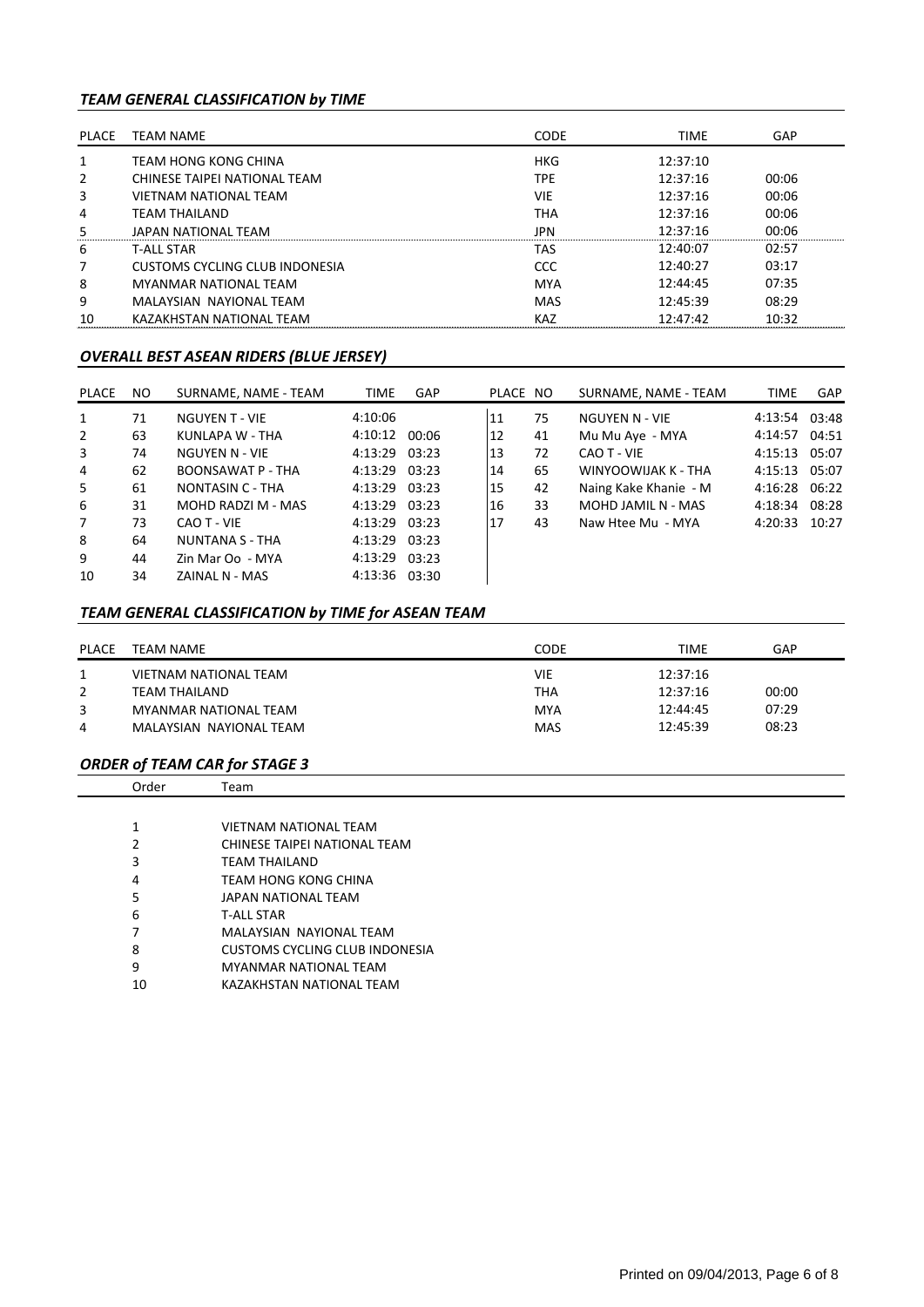STAGE 2 ‐ Phuket ‐ Phangnga Tuesday, April 9, 2013

#### *POINTS CLASSIFICATION (GREEN JERSEY)*

| <b>STAGE</b>   |                |                                                           |             |                |    | <b>OVERALL</b> |              |                    |             |                |
|----------------|----------------|-----------------------------------------------------------|-------------|----------------|----|----------------|--------------|--------------------|-------------|----------------|
| PLACE NO       |                | SURNAME, NAME                                             | <b>TEAM</b> | POINTS BONUSES |    | PLACE NO       |              | SURNAME, NAME      | <b>TEAM</b> | POINTS         |
|                |                | <b>INTERMEDIATE SPRINT</b>                                |             |                |    | $\mathbf{1}$   | 71           | <b>NGUYEN T</b>    | <b>VIE</b>  | 29             |
|                |                | at 43.25km, @under the bridge, opposite Ban Ta Nun School |             |                |    | 2              | 2            | <b>HUANG T</b>     | <b>TPE</b>  | 28             |
| 1              | 71             | <b>NGUYEN T</b>                                           | <b>VIE</b>  | 3              | 03 | 3              | 63           | <b>KUNLAPA W</b>   | <b>THA</b>  | 22             |
| $\overline{2}$ | $\mathbf{1}$   | <b>HSIAO M</b>                                            | <b>TPE</b>  | 2              | 02 | 4              | $\mathbf{1}$ | <b>HSIAO M</b>     | <b>TPE</b>  | 22             |
| 3              | 52             | DIAO X                                                    | <b>HKG</b>  | $\mathbf{1}$   | 01 | 5              | 52           | DIAO X             | <b>HKG</b>  | 19             |
|                |                |                                                           |             |                |    | 6              | 11           | UWANO M            | <b>JPN</b>  | 17             |
|                | at FINISH Line |                                                           |             |                |    | 7              | 94           | SOMRAT J           | <b>TAS</b>  | 16             |
| 1              | 94             | SOMRAT J                                                  | <b>TAS</b>  | 16             | 10 | 8              | 92           | <b>CHUMLUE J</b>   | <b>TAS</b>  | 14             |
| 2              | 92             | <b>CHUMLUE J</b>                                          | <b>TAS</b>  | 14             | 06 | 9              | 53           | <b>LEUNG B</b>     | <b>HKG</b>  | 13             |
| 3              | 51             | WONG W                                                    | <b>HKG</b>  | 13             | 04 | 10             | 51           | WONG W             | <b>HKG</b>  | 13             |
| 4              | 2              | <b>HUANG T</b>                                            | <b>TPE</b>  | 12             |    | 11             | 74           | <b>NGUYEN N</b>    | <b>VIE</b>  | 13             |
| 5              | 52             | DIAO X                                                    | <b>HKG</b>  | 11             |    | 12             | 62           | <b>BOONSAWAT P</b> | <b>THA</b>  | 13             |
| 6              | $\mathbf{1}$   | <b>HSIAO M</b>                                            | <b>TPE</b>  | 10             |    | 13             | 54           | <b>MENGZ</b>       | <b>HKG</b>  | 9              |
| 7              | 71             | <b>NGUYEN T</b>                                           | <b>VIE</b>  | 9              |    | 14             | 64           | <b>NUNTANAS</b>    | <b>THA</b>  | 6              |
| 8              | 74             | <b>NGUYEN N</b>                                           | <b>VIE</b>  | 8              |    | 15             | 61           | <b>NONTASIN C</b>  | <b>THA</b>  | 5              |
| 9              | 63             | <b>KUNLAPA W</b>                                          | <b>THA</b>  | 7              |    | 16             | 15           | TOYOOKA A          | <b>JPN</b>  | 4              |
| 10             | 11             | UWANO M                                                   | <b>JPN</b>  | 6              |    | 17             | 72           | CAO T              | <b>VIE</b>  | 4              |
| 11             | 62             | <b>BOONSAWAT P</b>                                        | <b>THA</b>  | 5              |    | 18             | 31           | MOHD RADZI M       | <b>MAS</b>  | 3              |
| 12             | 72             | CAO T                                                     | <b>VIE</b>  | 4              |    | 19             | 3            | <b>HUANG H</b>     | <b>TPE</b>  | $\overline{a}$ |
| 13             | 31             | <b>MOHD RADZI M</b>                                       | <b>MAS</b>  | 3              |    | 20             | 82           | <b>FITRIANI F</b>  | CCC         | $\mathbf{1}$   |
| 14             | 61             | <b>NONTASIN C</b>                                         | <b>THA</b>  | 2              |    | 21             | 73           | CAO T              | VIE         | $\mathbf{1}$   |
| 15             | 73             | CAO T                                                     | <b>VIE</b>  | 1              |    |                |              |                    |             |                |
|                |                |                                                           |             |                |    |                |              |                    |             |                |

| LACE NO        |                | SURNAME, NAME      | <b>TEAM</b> | <b>POINTS</b>  |
|----------------|----------------|--------------------|-------------|----------------|
| $\mathbf{1}$   | 71             | NGUYEN T           | <b>VIE</b>  | 29             |
| $\overline{2}$ | $\overline{2}$ | <b>HUANG T</b>     | <b>TPE</b>  | 28             |
| 3              | 63             | KUNLAPA W          | <b>THA</b>  | 22             |
| 4              | $\mathbf{1}$   | <b>HSIAO M</b>     | <b>TPE</b>  | 22             |
| 5              | 52             | DIAO X             | HKG         | 19             |
| 6              | 11             | UWANO M            | <b>JPN</b>  | 17             |
| 7              | 94             | SOMRAT J           | <b>TAS</b>  | 16             |
| 8              | 92             | <b>CHUMLUE J</b>   | <b>TAS</b>  | 14             |
| 9              | 53             | LEUNG B            | HKG         | 13             |
| 10             | 51             | WONG W             | HKG         | 13             |
| 11             | 74             | <b>NGUYEN N</b>    | <b>VIE</b>  | 13             |
| 12             | 62             | <b>BOONSAWAT P</b> | THA         | 13             |
| 13             | 54             | MENG Z             | HKG         | 9              |
| 14             | 64             | NUNTANA S          | <b>THA</b>  | 6              |
| 15             | 61             | NONTASIN C         | <b>THA</b>  | 5              |
| 16             | 15             | TOYOOKA A          | <b>JPN</b>  | 4              |
| 17             | 72             | CAO T              | <b>VIE</b>  | 4              |
| 18             | 31             | MOHD RADZI M       | <b>MAS</b>  | 3              |
| 19             | 3              | <b>HUANG H</b>     | <b>TPE</b>  | $\overline{2}$ |
| 20             | 82             | <b>FITRIANI F</b>  | CCC         | $\mathbf{1}$   |
| 21             | 73             | CAO T              | <b>VIE</b>  | $\mathbf{1}$   |